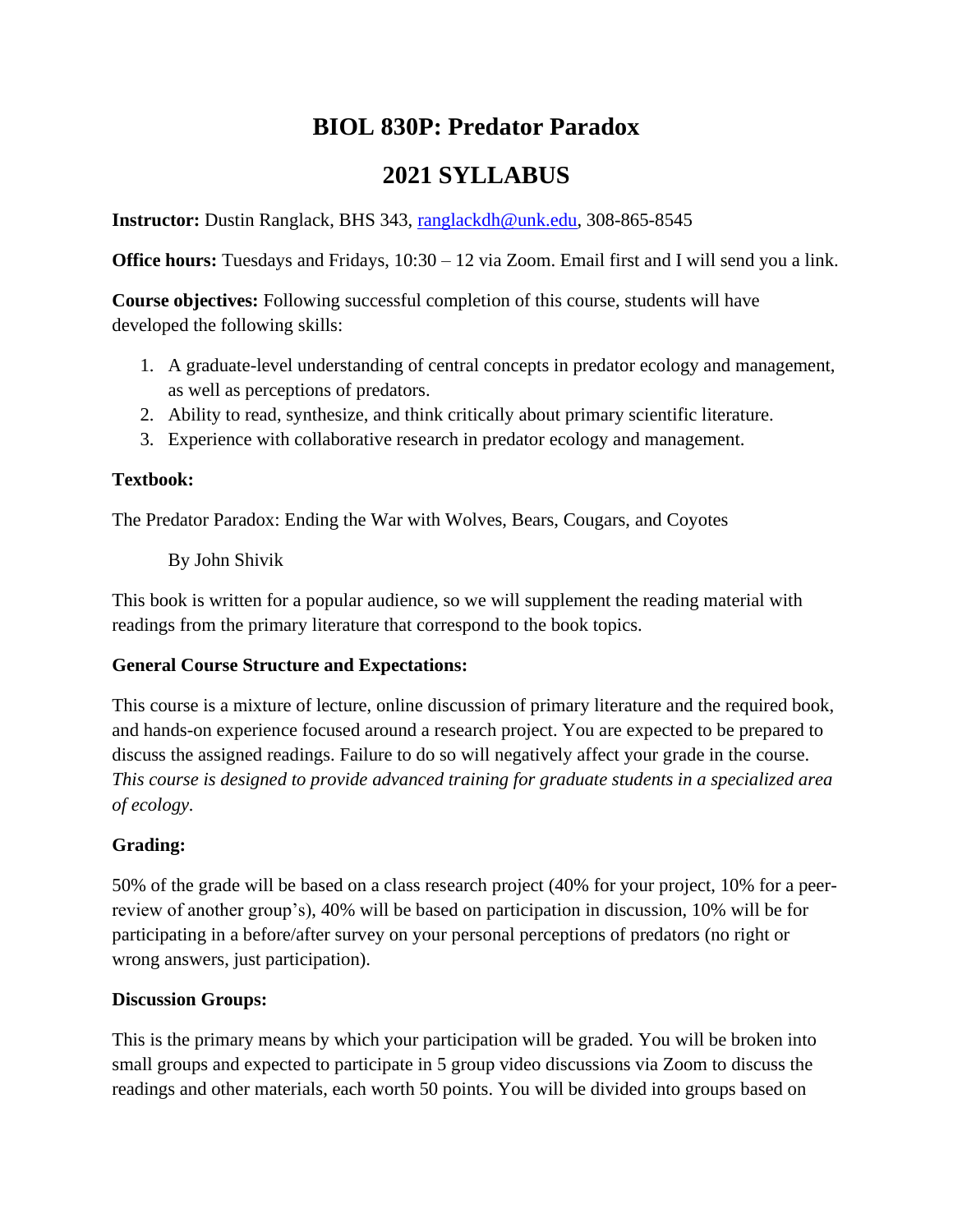your general availability (weekdays, weekends, morning, afternoon, evening) and are expected to record your discussions and submit them for credit. I will try to join at least one discussion from each group during the semester. You are expected to talk about the strengths/weaknesses of each paper, what you found particularly interesting/helpful from the readings, how did the reading change the way you think, what new questions do you have after the reading, etc.

#### **Class Projects:**

Because collaboration is an increasingly important skill in science, class projects will be done in groups. The project must be related to predator ecology and management. The research paper should be written following the style guidelines for *Conservation Biology* as if you were going to submit an Essay to the journal. Full details are posted on Canvas.

**Course Policies:** The Canvas discussion boards should be considered sanctuaries for the pursuit of knowledge. Those who enter them should be committed to learning and to respect the ideas and opinions of others. Undesirable behavior will lead to dismissal from the discussion board and even expulsion from the course. Undesirable behavior includes (but is not limited to), harassment of any kind or inappropriate or unrelated comments.

Cheating (at any level) is an intolerable behavior that has no place in any scientific, educational, or social activity. Penalties for cheating and plagiarism can be found on page xv of the university catalog.

Late assignments: Unless arrangements have been previously arranged, any assignment not turned in on time is a Late Assignment. Late assignments will be docked 10% of its total possible points per day, including holidays and weekends.

**Grading Scale:** The grading scale used for this class is as follows:

| $A(93-100\%)$    | $B - (80-82.9\%)$ | $D+$ (67-69.9%)    |
|------------------|-------------------|--------------------|
| A- $(90-92.9\%)$ | $C+$ (77-79.9%)   | $D(63-66.9\%)$     |
| $B+ (87-89.9\%)$ | $C(73-76.9\%)$    | $D - (60-62.9\%)$  |
| $B(83-86.9\%)$   | $C - (70-72.9%)$  | F (below $60\%$ ). |

In general, grades for the course will be assigned as follows:

**A** – Indicates that the work is markedly superior and is without major problems. It is an honors grade denoting that the goals for the assignment or course have been achieved with distinction.

**B** – Indicates that the work has met all of the requirements of the assignment or course at a level that is consistently above average, and the student has achieved most of the goals.

**C** – Indicates satisfactory work that is consistently average and that meets the course goals at a sufficient level to pass, even though there may be some problems with the work.

**D** – Indicates the minimal achievement in order to earn credit, even though the work is below the standard required for good academic standing.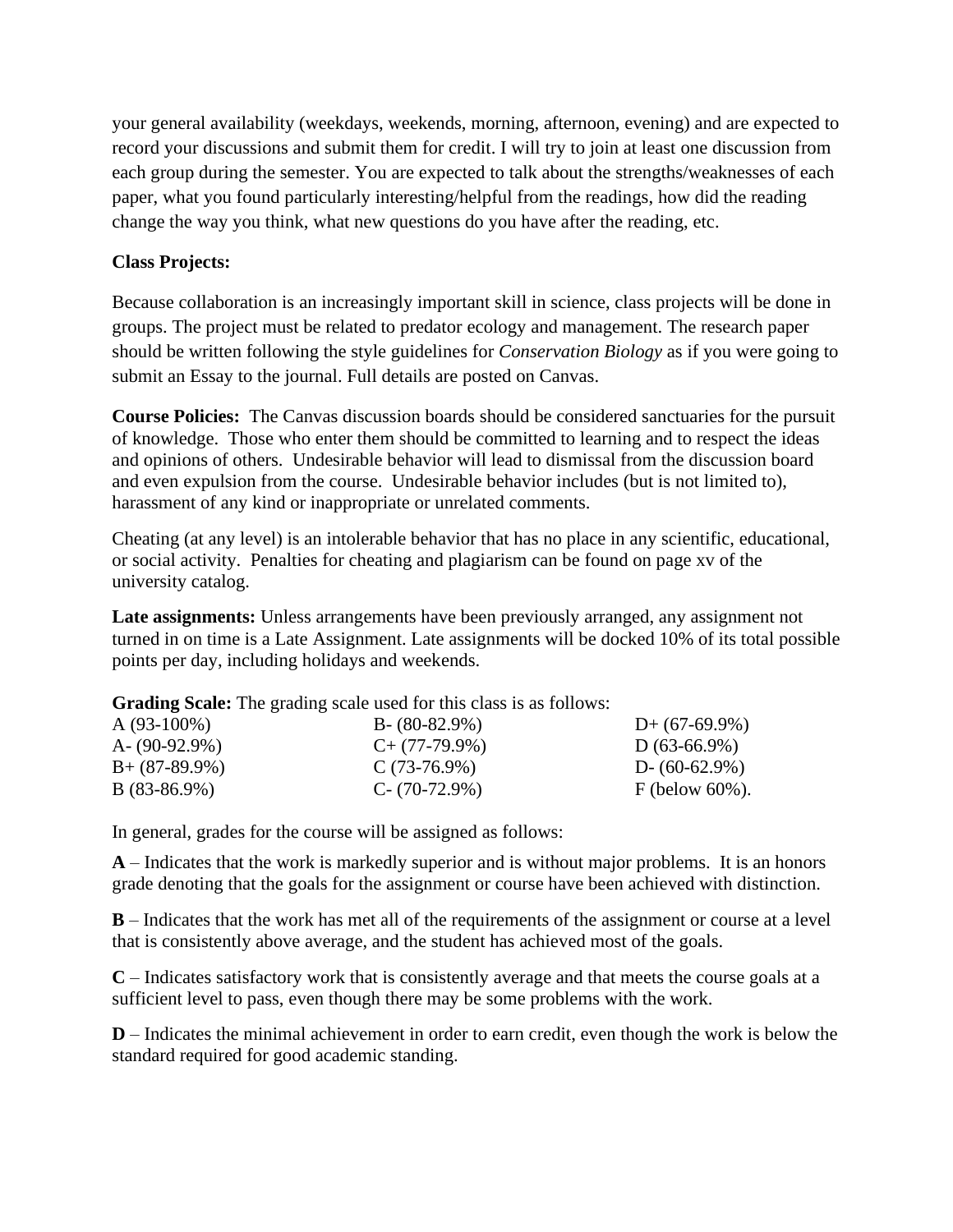**F** – Indicates failure to complete an assignment or course, or work that does not fit into the requirements of the assignment or course or meet acceptable standards, so that no credit can be awarded.

**Students with Disabilities:** It is the policy of the University of Nebraska at Kearney to provide flexible and individualized reasonable accommodation to students with documented disabilities. To receive accommodation services for a disability, students must be registered with the UNK Disabilities Services for Students (DSS) office, 175 Memorial Student Affairs Building, 308- 865-8214 or by email [unkdso@unk.edu](mailto:unkdso@unk.edu)

## **UNK Statement of Diversity & Inclusion:**

UNK stands in solidarity and unity with our students of color, our Latinx and international students, our LGBTQIA+ students and students from other marginalized groups in opposition to racism and prejudice in any form, wherever it may exist. It is the job of institutions of higher education, indeed their duty, to provide a haven for the safe and meaningful exchange of ideas and to support peaceful disagreement and discussion. In our classes, we strive to maintain a positive learning environment based upon open communication and mutual respect. UNK does not discriminate on the basis of race, color, national origin, age, religion, sex, gender, sexual orientation, disability or political affiliation. Respect for the diversity of our backgrounds and varied life experiences is essential to learning from our similarities as well as our differences. The following link provides resources and other information regarding D&I: <https://www.unk.edu/about/equity-access-diversity.php>

### **Students Who are Pregnant**

It is the policy of the University of Nebraska at Kearney to provide flexible and individualized reasonable accommodation to students who are pregnant. To receive accommodation services due to pregnancy, students must contact Cindy Ference in Student Health, 308-865-8219. The following link provides information for students and faculty regarding pregnancy rights. [http://www.nwlc.org/resource/pregnant-and-parenting-students-rights-faqs-college-and-graduate](https://urldefense.proofpoint.com/v2/url?u=http-3A__www.nwlc.org_resource_pregnant-2Dand-2Dparenting-2Dstudents-2Drights-2Dfaqs-2Dcollege-2Dand-2Dgraduate-2Dstudents&d=DwMFAg&c=Cu5g146wZdoqVuKpTNsYHeFX_rg6kWhlkLF8Eft-wwo&r=BJkIhAaMtWY7PlqIhIOyVw&m=RgBL3s2VNHfvD5ReMK2q_PhwYU8dbEt1vxs1BO4WkpQ&s=MmB91XAzaW-E7UPMXPGx9tWJQbTWJYyYzM8gLjhEzQ0&e=)[students](https://urldefense.proofpoint.com/v2/url?u=http-3A__www.nwlc.org_resource_pregnant-2Dand-2Dparenting-2Dstudents-2Drights-2Dfaqs-2Dcollege-2Dand-2Dgraduate-2Dstudents&d=DwMFAg&c=Cu5g146wZdoqVuKpTNsYHeFX_rg6kWhlkLF8Eft-wwo&r=BJkIhAaMtWY7PlqIhIOyVw&m=RgBL3s2VNHfvD5ReMK2q_PhwYU8dbEt1vxs1BO4WkpQ&s=MmB91XAzaW-E7UPMXPGx9tWJQbTWJYyYzM8gLjhEzQ0&e=)

# **Reporting Student Sexual Harassment, Sexual Violence or Sexual Assault**

Reporting allegations of rape, domestic violence, dating violence, sexual assault, sexual harassment, and stalking enables the University to promptly provide support to the impacted student(s), and to take appropriate action to prevent a recurrence of such sexual misconduct and protect the campus community. Confidentiality will be respected to the greatest degree possible. Any student who believes she or he may be the victim of sexual misconduct is encouraged to report to one or more of the following resources:

**Local Domestic Violence, Sexual Assault Advocacy Agency** 308-237-2599 **Campus Police (or Security)** 308-865-8911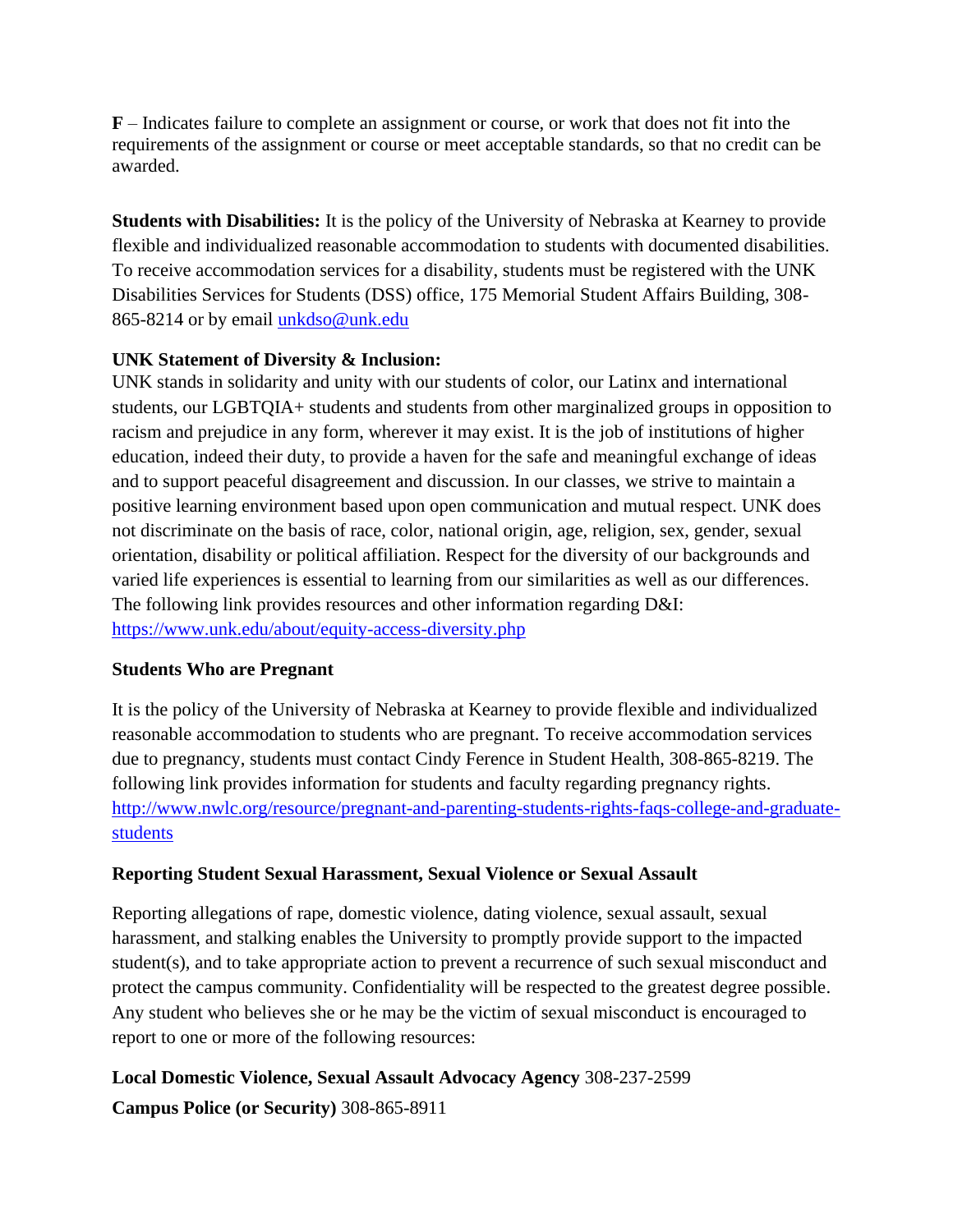### **Title IX Coordinator** 308-865-8655

Retaliation against the student making the report, whether by students or University employees, will not be tolerated.

## **Veterans Services**

UNK works diligently to support UNK's military community by providing military and veteran students and families with resources and services to help them succeed. Veterans Services assists with the GI Bill process and acts as a liaison between the student and the Veterans Administration. If you need assistance or would like more information, please contact Lori Weed Skarka at 308-865-8520 or unkveterans@unk.edu.

**University Policies Related to COVID-19:** The university community is deeply concerned for the well-being of its students, faculty, and staff. Keeping each other as safe as possible will require commitment from each of us; failure to do so will literally place lives in danger. The full policy relating to mitigation of the spread of infectious diseases can be found at <https://www.unk.edu/coronavirus/> Policies that apply to all courses (online, remote, blended, or face-to-face) include:

• Students shall monitor their health daily. No student shall attend classes in person while sick. Those who have had contact with positive-tested individuals or show COVID-19 related symptoms must have clearance from the Public Health Center prior to returning to face-toface classes. There will be no penalties for missing classes for COVID-19 related absences provided the student has documentation from the Public Health Center. Students will still be responsible for course content through alternative attendance or other options arranged with the instructor.

Additional policies specific to face-to-face instruction include the following:

- 1. During Phases I and II, all students are required to wear masks that cover the nose and mouth at all times during class and at any time, inside or outside, where physical distancing of at least 6' is not possible. Instructors have the authority to direct students who refuse to wear masks to leave the classroom. Students who have medical issues that make masks inadvisable should contact Disability Services for Students at 308.865.8214 to request an exemption.
- 2. Students shall not arrive for class more than 5 minutes before the scheduled start time for the course. Instructors shall dismiss students promptly at the end time and all shall leave the classroom promptly. Students who have questions should use office hours rather than before/after class times.
- 3. Instructors and students should clean their desks prior to class. Cleaning materials will be provided.

Questions regarding COVID-19 should be directed to the Public Health Center [unkhealth@unk.edu](mailto:unkhealth@unk.edu) or 308-865-8254. Questions regarding the COVID-19 academic policy should be directed to Sr. Vice Chancellor Bicak at [bicakc@unk.edu.](mailto:bicakc@unk.edu) Questions regarding department specific requirements should be directed to Dr. Julie Shaffer at shafferij@unk.edu.